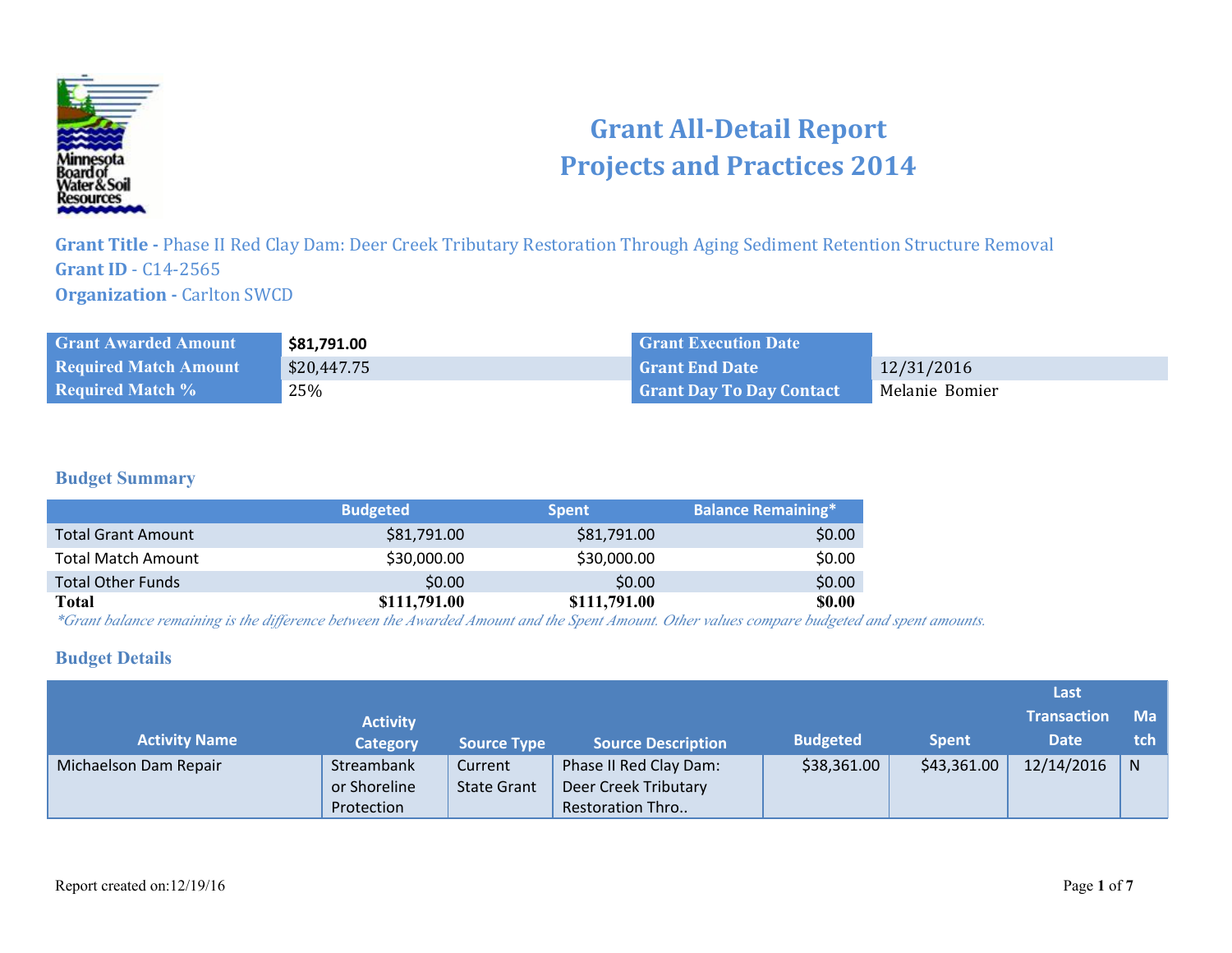|                                                                        |                                          |                               |                                                                           |                 |              | Last               |     |
|------------------------------------------------------------------------|------------------------------------------|-------------------------------|---------------------------------------------------------------------------|-----------------|--------------|--------------------|-----|
|                                                                        | <b>Activity</b>                          |                               |                                                                           |                 |              | <b>Transaction</b> | Ma  |
| <b>Activity Name</b>                                                   | <b>Category</b>                          | <b>Source Type</b>            | <b>Source Description</b>                                                 | <b>Budgeted</b> | <b>Spent</b> | <b>Date</b>        | tch |
| Phase II Red Clay Dam: Skunk Creek<br><b>Watershed Erosion Control</b> | Streambank<br>or Shoreline<br>Protection | Federal<br>Funds              | <b>Great Lakes Commission</b>                                             | \$30,000.00     | \$30,000.00  | 9/28/2016          | Y   |
| <b>Project Management</b>                                              | Administration<br>/Coordination          | Current<br><b>State Grant</b> | Phase II Red Clay Dam:<br>Deer Creek Tributary<br>Restoration Thro        | \$8,530.00      | \$9,461.51   | 12/14/2016         | N   |
| Restoration-Biding                                                     | Planning and<br>Assessment               | Current<br><b>State Grant</b> | Phase II Red Clay Dam:<br>Deer Creek Tributary<br><b>Restoration Thro</b> | \$2,750.00      | \$1,992.60   | 10/27/2016         | N   |
| <b>Restoration- Develop Plans</b>                                      | Technical/Engi<br>neering<br>Assistance  | Current<br><b>State Grant</b> | Phase II Red Clay Dam:<br>Deer Creek Tributary<br>Restoration Thro        | \$11,650.00     | \$10,427.81  | 10/27/2016         | N   |
| Restoration-Inspection                                                 | Technical/Engi<br>neering<br>Assistance  | Current<br><b>State Grant</b> | Phase II Red Clay Dam:<br>Deer Creek Tributary<br><b>Restoration Thro</b> | \$7,200.00      | \$6,176.43   | 10/27/2016         | N   |
| <b>Restoration- Permitting</b>                                         | Project<br>Development                   | Current<br><b>State Grant</b> | Phase II Red Clay Dam:<br>Deer Creek Tributary<br>Restoration Thro        | \$5,450.00      | \$3,743.85   | 10/27/2016         | N   |
| <b>Restoration- Survey</b>                                             | Technical/Engi<br>neering<br>Assistance  | Current<br><b>State Grant</b> | Phase II Red Clay Dam:<br>Deer Creek Tributary<br>Restoration Thro        | \$7,850.00      | \$6,627.80   | 10/27/2016         | N   |

### **Activity Details Summary**

| <b>Activity Details</b> | <b>Total Action Count Total Activity Mapped</b> | <b>Proposed Size / Unit</b> | <b>Actual Size / Unit</b> |
|-------------------------|-------------------------------------------------|-----------------------------|---------------------------|
|                         |                                                 |                             |                           |

# **Proposed Activity Indicators**

| <b>Activity Name</b>          | <b>Indicator Name</b> | Value & Units | Waterbody    | <b>Calculation Tool</b> | Comments :  |
|-------------------------------|-----------------------|---------------|--------------|-------------------------|-------------|
| <b>Michaelson Dam Repair</b>  | PHOSPHORUS (EST.      | 90.16 LBS/YR  | Deer Creek   | <b>BWSR CALC</b>        |             |
| Cost                          | REDUCTION)            |               | subwatershed | (STREAM & DITCH)        |             |
| Report created on: $12/19/16$ |                       |               |              |                         | Page 2 of 7 |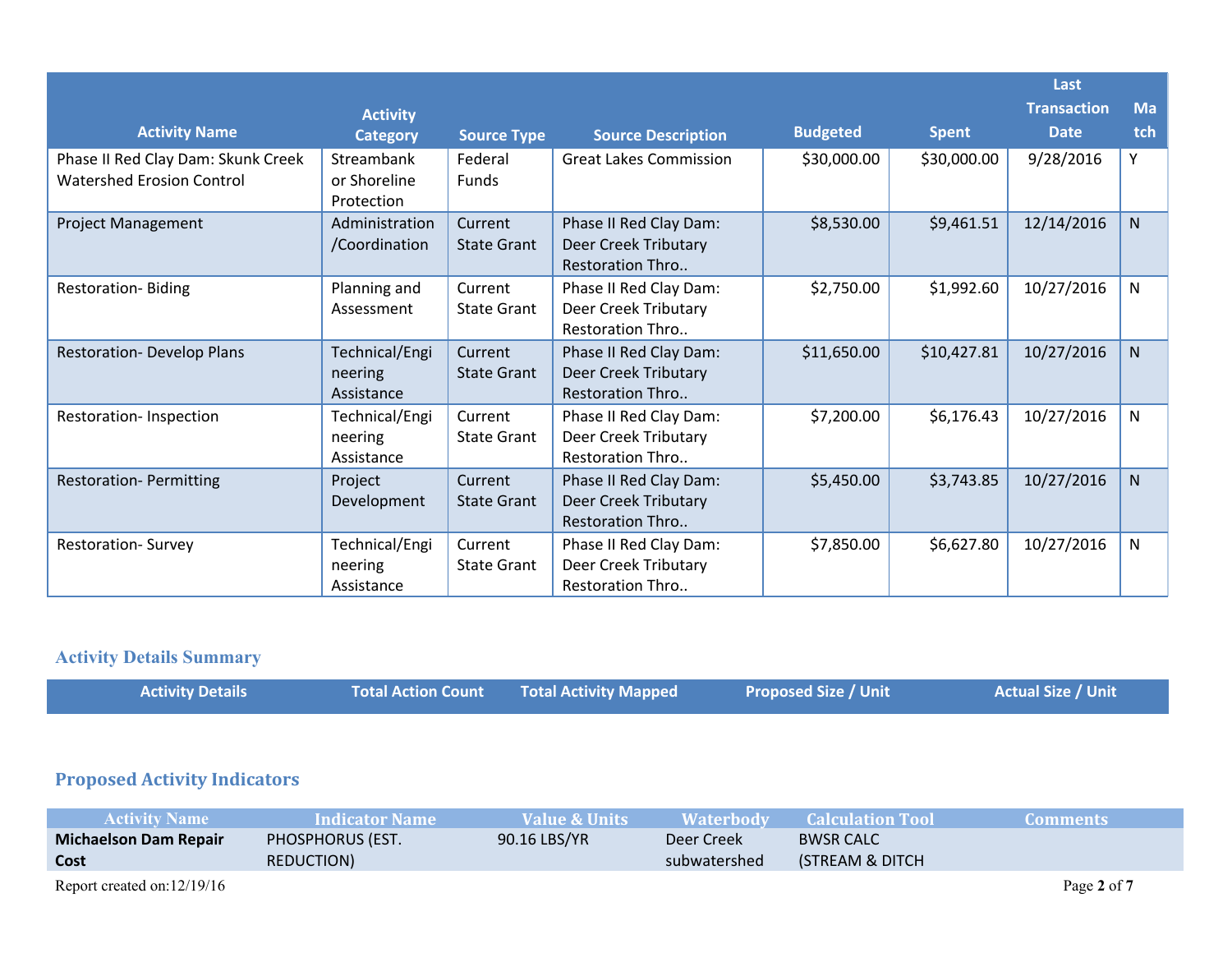| <b>Activity Name</b>                 | <b>Indicator Name</b> | <b>Value &amp; Units</b> | <b>Waterbody</b>           | <b>Calculation Tool</b>                               | <b>Comments</b> |
|--------------------------------------|-----------------------|--------------------------|----------------------------|-------------------------------------------------------|-----------------|
|                                      |                       |                          |                            | STABILIZATION)                                        |                 |
| <b>Michaelson Dam Repair</b><br>Cost | SOIL (EST. SAVINGS)   | 78.4 TONS/YR             | Deer Creek<br>subwatershed | BWSR CALC<br>(STREAM & DITCH<br>STABILIZATION)        |                 |
| <b>Michaelson Dam Repair</b><br>Cost | SEDIMENT (TSS)        | 78.4 TONS/YR             | Deer Creek<br>subwatershed | <b>BWSR CALC</b><br>(STREAM & DITCH<br>STABILIZATION) |                 |

## **Final Indicators Summary**

| <b>Indicator Name</b> | <b>Total Value</b> | Unit |
|-----------------------|--------------------|------|
|                       |                    |      |

## **Grant Activity**

| <b>Grant Activity - Michaelson Dam Repair</b> |                                                                                                                                                                                                                                                                                                                                                                                                                                                                                           |                 |           |  |  |
|-----------------------------------------------|-------------------------------------------------------------------------------------------------------------------------------------------------------------------------------------------------------------------------------------------------------------------------------------------------------------------------------------------------------------------------------------------------------------------------------------------------------------------------------------------|-----------------|-----------|--|--|
| <b>Description</b>                            | Deer Creek Tributary will be restored to natural condition. Project also includes riparian buffer establishment. Licensed<br>TSA 3 Engineer and Technician will survey and design restoration. Both the Engineer and project technician have had<br>natural Channel Design training and will apply those methods to this restoration. Carlton SWCD staff will design riparian<br>buffer and acquire all necessary permits. Funds will cover construction cost for Deer Creek restoration. |                 |           |  |  |
| <b>Category</b>                               | STREAMBANK OR SHORELINE PROTECTION                                                                                                                                                                                                                                                                                                                                                                                                                                                        |                 |           |  |  |
| <b>Start Date</b>                             | 15-Aug-15                                                                                                                                                                                                                                                                                                                                                                                                                                                                                 | <b>End Date</b> | 12-Oct-16 |  |  |
| <b>Has Rates and Hours?</b>                   | N <sub>0</sub>                                                                                                                                                                                                                                                                                                                                                                                                                                                                            |                 |           |  |  |
| <b>Actual Results</b>                         | The Deer Creek tributary was restored to it's natural condition. TSA engineers and technicians applied Natural Channel                                                                                                                                                                                                                                                                                                                                                                    |                 |           |  |  |
|                                               | Design methods for this project. The project was granted all required permits. A riparian buffer was planted. Moved<br>unused funds from SWCD staff time to construction costs.                                                                                                                                                                                                                                                                                                           |                 |           |  |  |

### **Grant Activity - Phase II Red Clay Dam: Skunk Creek Watershed Erosion Control**

| <b>Description</b>          | Phase II Red Clay Dam: Skunk Creek Watershed Erosion Control                                               |                 |           |  |
|-----------------------------|------------------------------------------------------------------------------------------------------------|-----------------|-----------|--|
| <b>Category</b>             | STREAMBANK OR SHORELINE PROTECTION                                                                         |                 |           |  |
| <b>Start Date</b>           | $1$ -Jul- $15$                                                                                             | <b>End Date</b> | 14-Oct-16 |  |
| <b>Has Rates and Hours?</b> | No                                                                                                         |                 |           |  |
| <b>Actual Results</b>       | Discussed stream restoration with red clay dam land owners. Rough designs were completed for all projects. |                 |           |  |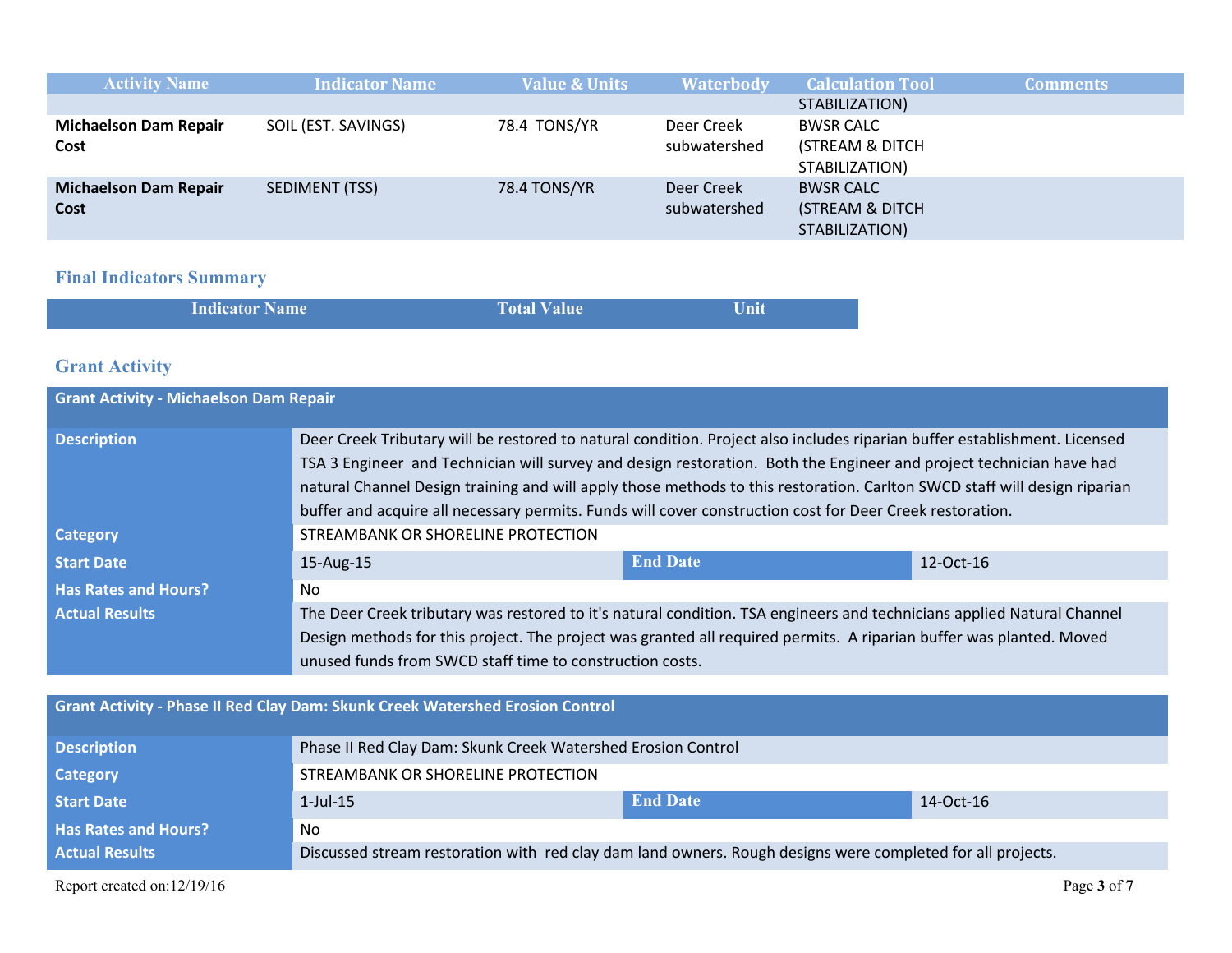| <b>Grant Activity - Project Management</b> |                                                                                                                                                                            |                 |           |
|--------------------------------------------|----------------------------------------------------------------------------------------------------------------------------------------------------------------------------|-----------------|-----------|
| <b>Description</b>                         | Administrative expenses for grant including time tracking, financial management and grant reporting. Primary project<br>manager will<br>be Water Resources Technician.     |                 |           |
| <b>Category</b>                            | ADMINISTRATION/COORDINATION                                                                                                                                                |                 |           |
| <b>Start Date</b>                          | $10$ -Mar-14                                                                                                                                                               | <b>End Date</b> | 15-Dec-16 |
| <b>Has Rates and Hours?</b>                | <b>Yes</b>                                                                                                                                                                 |                 |           |
| <b>Actual Results</b>                      | All required administrative work for the project was completed, including financial management and reporting. Moved<br>extra funds from other activities to this activity. |                 |           |

| <b>Grant Activity - Restoration- Biding</b> |                                                                                                                                                                                                                                                                                                                                                                                                                                                                                                         |                 |              |
|---------------------------------------------|---------------------------------------------------------------------------------------------------------------------------------------------------------------------------------------------------------------------------------------------------------------------------------------------------------------------------------------------------------------------------------------------------------------------------------------------------------------------------------------------------------|-----------------|--------------|
| <b>Description</b>                          | Pre-bid meeting, will host anticipated 2-8 contractors to attend. The meeting will last 2 hours, on site, discussing the<br>plans, access, any additional questions, etc. Reconstruction meeting will be held with selected contractor and potential<br>progress meetings will also be held. Engineer and Water resources technician will attend all meetings, SWCD manager will<br>attend one meeting.<br>These meetings will cover requirements and specific environmental priorities of the project. |                 |              |
| <b>Category</b>                             | PLANNING AND ASSESSMENT                                                                                                                                                                                                                                                                                                                                                                                                                                                                                 |                 |              |
| <b>Start Date</b>                           | $1$ -Jan- $15$                                                                                                                                                                                                                                                                                                                                                                                                                                                                                          | <b>End Date</b> | $22$ -Jul-16 |
| <b>Has Rates and Hours?</b>                 | <b>Yes</b>                                                                                                                                                                                                                                                                                                                                                                                                                                                                                              |                 |              |
| <b>Actual Results</b>                       | Bidding documents were submitted to QuestCDN due to project costs and state rules. A pre-bid meeting was scheduled<br>and attended by 2 contractors. A pre-construction meeting was also held.                                                                                                                                                                                                                                                                                                          |                 |              |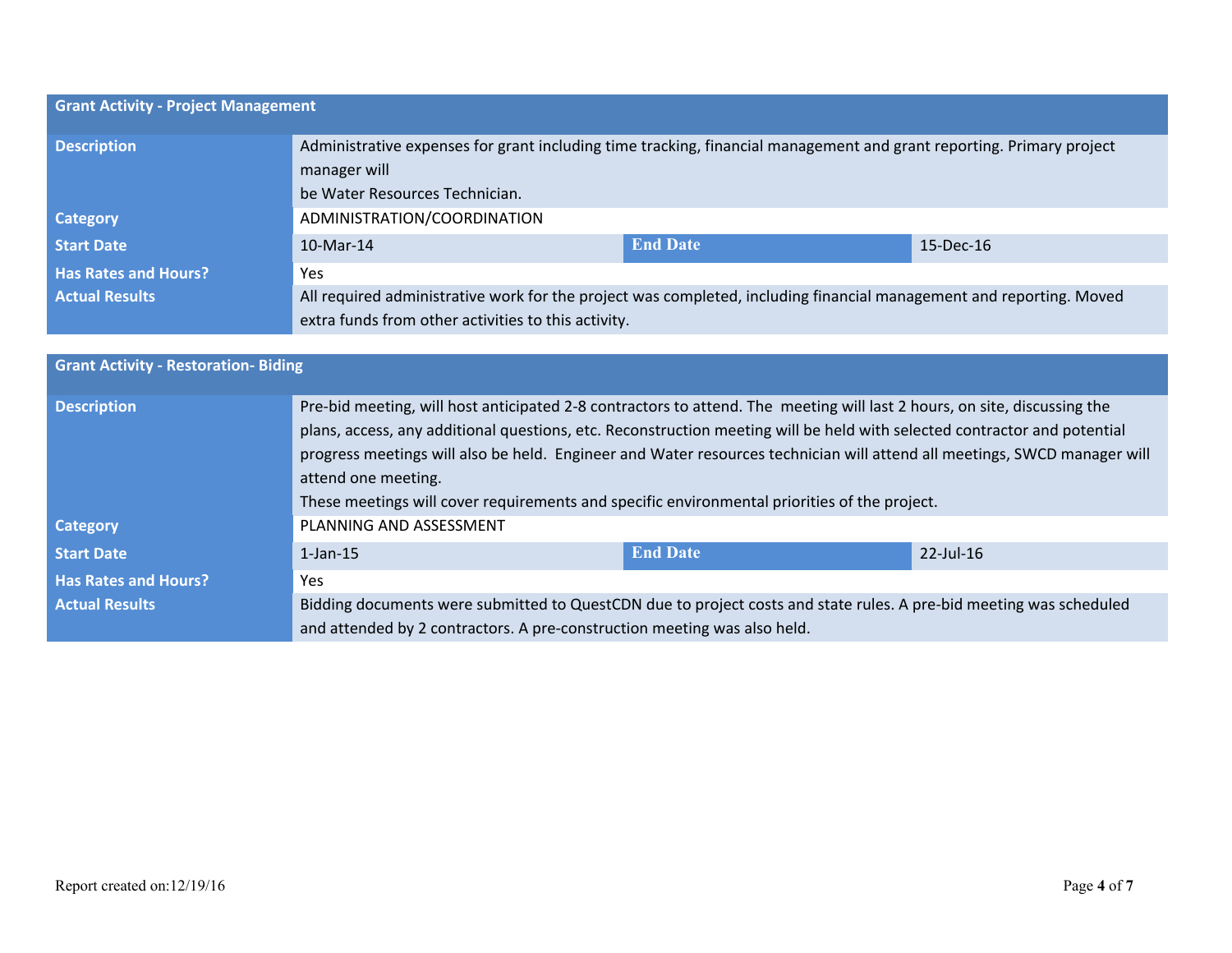| <b>Grant Activity - Restoration- Develop Plans</b> |                                                                                                                                                                                                                                                                                                                             |                 |              |
|----------------------------------------------------|-----------------------------------------------------------------------------------------------------------------------------------------------------------------------------------------------------------------------------------------------------------------------------------------------------------------------------|-----------------|--------------|
| <b>Description</b>                                 | Licensed TSA 3 Engineers and Engineer Technicians will develop the construction plan for the natural channel design<br>restoration. Engineer and technicians have completed natural channel design plans and are familiar with the project, they<br>have also completed levels 1-3 of Rosgen natural channel design method. |                 |              |
| <b>Category</b>                                    | TECHNICAL/ENGINEERING ASSISTANCE                                                                                                                                                                                                                                                                                            |                 |              |
| <b>Start Date</b>                                  | $1$ -Jun- $14$                                                                                                                                                                                                                                                                                                              | <b>End Date</b> | $06$ -Jul-16 |
| <b>Has Rates and Hours?</b>                        | Yes                                                                                                                                                                                                                                                                                                                         |                 |              |
| <b>Actual Results</b>                              | Engineers started designs for the project and conducted a field check.                                                                                                                                                                                                                                                      |                 |              |

| <b>Grant Activity - Restoration- Inspection</b> |                                                                                                                                                                                                                                                                                        |                 |           |
|-------------------------------------------------|----------------------------------------------------------------------------------------------------------------------------------------------------------------------------------------------------------------------------------------------------------------------------------------|-----------------|-----------|
| <b>Description</b>                              | On site inspection during construction will include TSA Engineer, Engineer Technician and SWCD Staff. One of these staff<br>members will be overseeing the construction during the project construction phase. Full time inspection by Carlton SWCD<br>staff and TSA3 staff as needed. |                 |           |
| <b>Category</b>                                 | TECHNICAL/ENGINEERING ASSISTANCE                                                                                                                                                                                                                                                       |                 |           |
| Start Date                                      | $1-Aug-15$                                                                                                                                                                                                                                                                             | <b>End Date</b> | 21-Oct-16 |
| <b>Has Rates and Hours?</b>                     | <b>Yes</b>                                                                                                                                                                                                                                                                             |                 |           |
| <b>Actual Results</b>                           | TSA with some assistance from SWCD staff, completed with construction inspection.                                                                                                                                                                                                      |                 |           |

| <b>Grant Activity - Restoration- Permitting</b> |                                                                                                                                                                                                                                               |                 |              |
|-------------------------------------------------|-----------------------------------------------------------------------------------------------------------------------------------------------------------------------------------------------------------------------------------------------|-----------------|--------------|
| <b>Description</b>                              | Restoration construction will occur on a designated protected tributary, which will require special permitting for trout<br>habitat and wetlands impacts. Will need DNR Public Waters Permit, potentially Army Corps of Engineers, and County |                 |              |
|                                                 | permits.                                                                                                                                                                                                                                      |                 |              |
| <b>Category</b>                                 | PROJECT DEVELOPMENT                                                                                                                                                                                                                           |                 |              |
| <b>Start Date</b>                               | $1-Nov-14$                                                                                                                                                                                                                                    | <b>End Date</b> | $25$ -Jul-16 |
| <b>Has Rates and Hours?</b>                     | <b>Yes</b>                                                                                                                                                                                                                                    |                 |              |
| <b>Actual Results</b>                           | Completed EAW. Worked with NHIS and SHPO as part of the EAW. Conducted wetland determination. Worked with                                                                                                                                     |                 |              |
|                                                 | county and Army Corps of Engineers, BWSR and Carlton County on wetland permit. Completed DNR Public Waters permit                                                                                                                             |                 |              |
|                                                 | and Carlton County shoreland and wetland permits. Completed required archeological site evaluation.                                                                                                                                           |                 |              |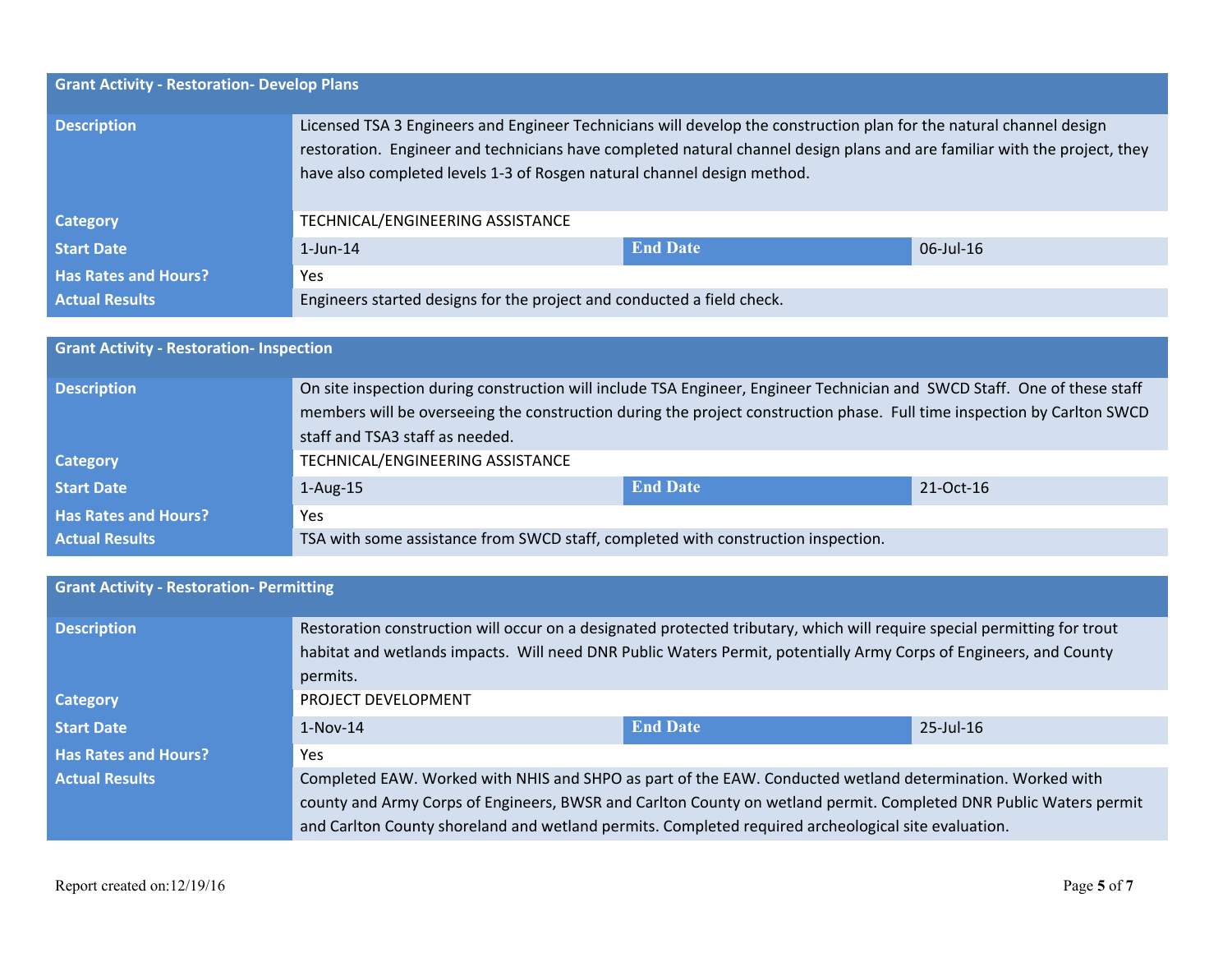| <b>Grant Activity - Restoration- Survey</b> |                                                                                                                                                                                                  |                 |              |
|---------------------------------------------|--------------------------------------------------------------------------------------------------------------------------------------------------------------------------------------------------|-----------------|--------------|
| <b>Description</b>                          | Survey tasks include Topographic survey, Environmental Data Collection, and Reference Reach Survey. Survey will be<br>completed by TSA3 Engineer, Engineer Tech, and Water Resources Technician. |                 |              |
| <b>Category</b>                             | TECHNICAL/ENGINEERING ASSISTANCE                                                                                                                                                                 |                 |              |
| <b>Start Date</b>                           | $1$ -Jun- $14$                                                                                                                                                                                   | <b>End Date</b> | $22$ -Jul-16 |
| <b>Has Rates and Hours?</b>                 | <b>Yes</b>                                                                                                                                                                                       |                 |              |
| <b>Actual Results</b>                       | Required survey work was completed by TSA with assistance from the Carlton SWCD.                                                                                                                 |                 |              |

### **Grant Attachments**

| <b>Document Name</b>                | <b>Document Type</b>      | <b>Description</b>                                              |
|-------------------------------------|---------------------------|-----------------------------------------------------------------|
| 2014 Competitive Grant              | <b>Grant Agreement</b>    | 2014 Competitive Grant - Carlton SWCD                           |
| 2014 Competitive Grant executed     | <b>Grant Agreement</b>    | 2014 Competitive Grant - Carlton SWCD                           |
| <b>50% Financial Report</b>         | Grant                     | Phase II Red Clay Dam: Deer Creek Tributary Restoration Through |
|                                     |                           | Aging Sediment Retention Structure Removal                      |
| <b>All Details Report</b>           | <b>Workflow Generated</b> | Workflow Generated - All Details Report - 02/04/2015            |
| <b>All Details Report</b>           | <b>Workflow Generated</b> | Workflow Generated - All Details Report - 01/26/2016            |
| <b>All Details Report</b>           | <b>Workflow Generated</b> | Workflow Generated - All Details Report - 12/14/2016            |
| <b>All Details Report</b>           | <b>Workflow Generated</b> | Workflow Generated - All Details Report - 04/01/2016            |
| <b>All Details Report</b>           | <b>Workflow Generated</b> | Workflow Generated - All Details Report - 12/14/2016            |
| <b>All Details Report</b>           | <b>Workflow Generated</b> | Workflow Generated - All Details Report - 12/14/2016            |
| <b>All Details Report</b>           | <b>Workflow Generated</b> | Workflow Generated - All Details Report - 12/14/2016            |
| <b>All Details Report</b>           | <b>Workflow Generated</b> | Workflow Generated - All Details Report - 01/29/2015            |
| <b>Application</b>                  | <b>Workflow Generated</b> | Workflow Generated - Application - 10/04/2013                   |
| <b>Archeological Survey Receipt</b> | Grant                     | Phase II Red Clay Dam: Deer Creek Tributary Restoration Through |
|                                     |                           | Aging Sediment Retention Structure Removal                      |
| <b>As Built</b>                     | Grant                     | Phase II Red Clay Dam: Deer Creek Tributary Restoration Through |
|                                     |                           | Aging Sediment Retention Structure Removal                      |
| <b>Contract Amendment</b>           | Grant                     | Phase II Red Clay Dam: Deer Creek Tributary Restoration Through |
|                                     |                           | Aging Sediment Retention Structure Removal                      |
| <b>County Permit Receipts</b>       | Grant                     | Phase II Red Clay Dam: Deer Creek Tributary Restoration Through |
|                                     |                           | Aging Sediment Retention Structure Removal                      |